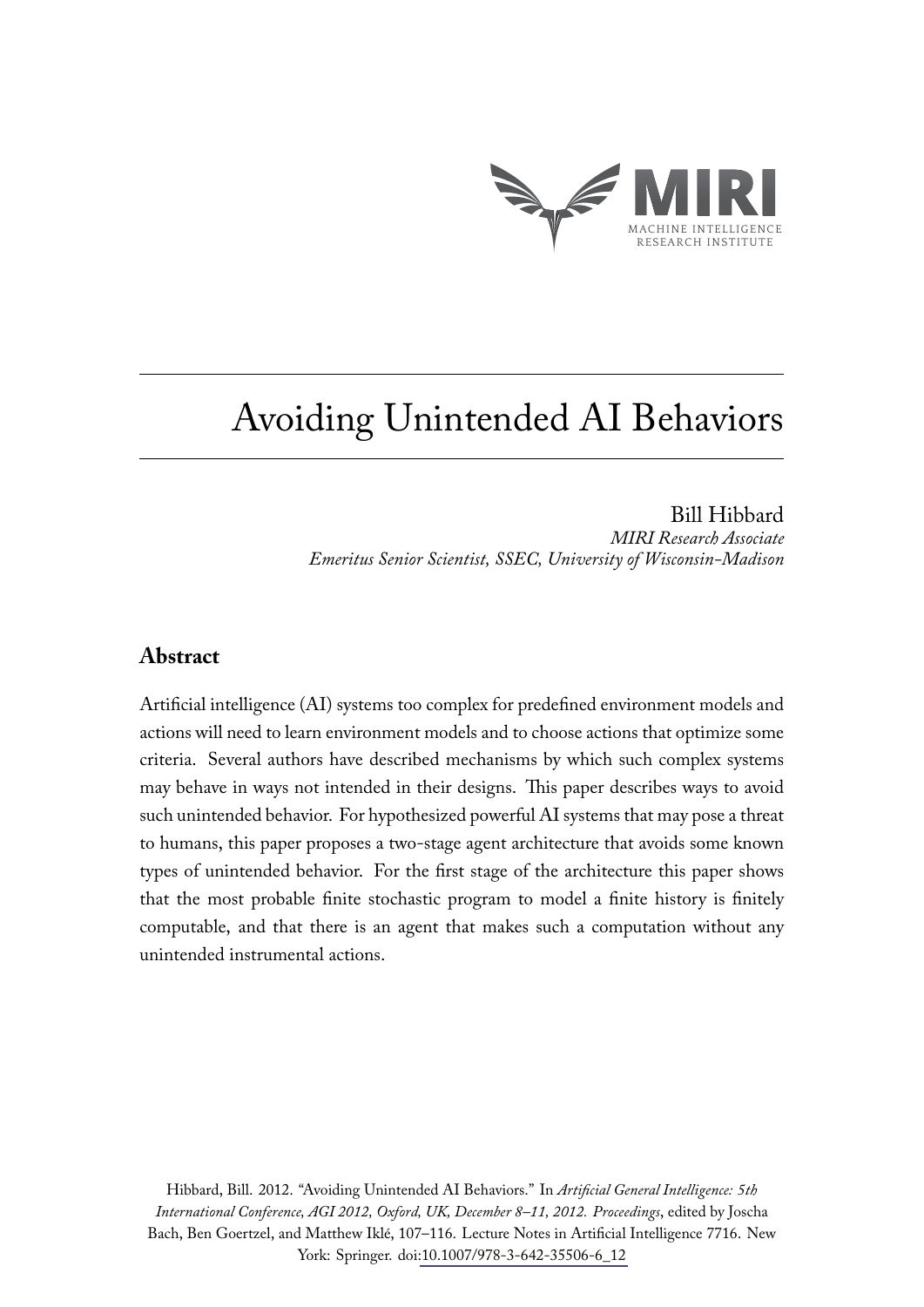### **1. Introduction**

Some scientists expect artificial intelligence (AI) to greatly exceed human intelligence during the twenty-first century (Kurzweil [2005\)](#page-11-0). There has been concern about the possible harmful effect of intelligent machines on humans since at least Asimov's [\(1942\)](#page-11-1) Laws of Robotics. More recently there has been interest in the ethical design of AI (Hibbard [2001;](#page-11-2) Bostrom [2003;](#page-11-3) Goertzel [2004;](#page-11-4) Yudkowsky [2004;](#page-12-0) Hibbard [2008;](#page-11-5) Omohundro [2008;](#page-12-1) Waser [2010,](#page-12-2) [2011;](#page-12-3) Muehlhauser and Helm [2012\)](#page-12-4). Much of this work is closely reasoned but not mathematical. An AAAI Symposium on Machine Ethics (Anderson, Anderson, and Armen [2005\)](#page-11-6) included some mathematical papers but focused almost exclusively on machine ethics in the context of the logic-based approach to AI rather than the learning-based approach (although one paper studied using feed forward neural networks to learn to classify moral decisions).

Hutter's [\(2005\)](#page-11-7) theory of universal AI significantly advanced the mathematical theory of rational agents. This work defines a mathematical framework for agents and environments, in which agents learn models of their environments and pursue motives defined by utility functions to be maximized. Schmidhuber [\(2009\)](#page-12-5) analyzed agents that had the option to modify their own code and concluded that they would not choose to modify their utility function in any way incompatible with their current utility function. In his work, the mathematics of rational agents was applied to a question relevant to whether AI would satisfy the intentions of its human designers.

The AGI-11 conference included three papers (Orseau and Ring [2011;](#page-12-6) Ring and Orseau [2011;](#page-12-7) Dewey [2011\)](#page-11-8) that employed the mathematics of rational agents to analyze ways that AI agents may fail to satisfy the intentions of their designers. Omohundro [\(2008\)](#page-12-1) and Bostrom [\(2012\)](#page-11-9) described secondary AI motivations that are implied by a wide variety of primary motivations and that may drive unintended behaviors threatening humans. This paper proposes approaches for designing AI agents to avoid unintended behaviors, continuing the work of Hibbard [\(2012\)](#page-11-10).

The next section presents a mathematical framework for reasoning about AI agents and possible unintended behaviors. The third section discusses sources of unintended behavior and approaches for avoiding them. The final section is a summary.

## **2. An Agent-Environment Framework**

We assume that an agent interacts with an environment. At each of a discrete series of time steps  $t \in \mathbb{N} = \{0, 1, 2, ...\}$  the agent sends an action  $a_t \in A$  to the environment and receives an observation  $o_t \in O$  from the environment, where A and O are finite sets. We assume that the environment is computable and we model it by programs  $q \in Q$ ,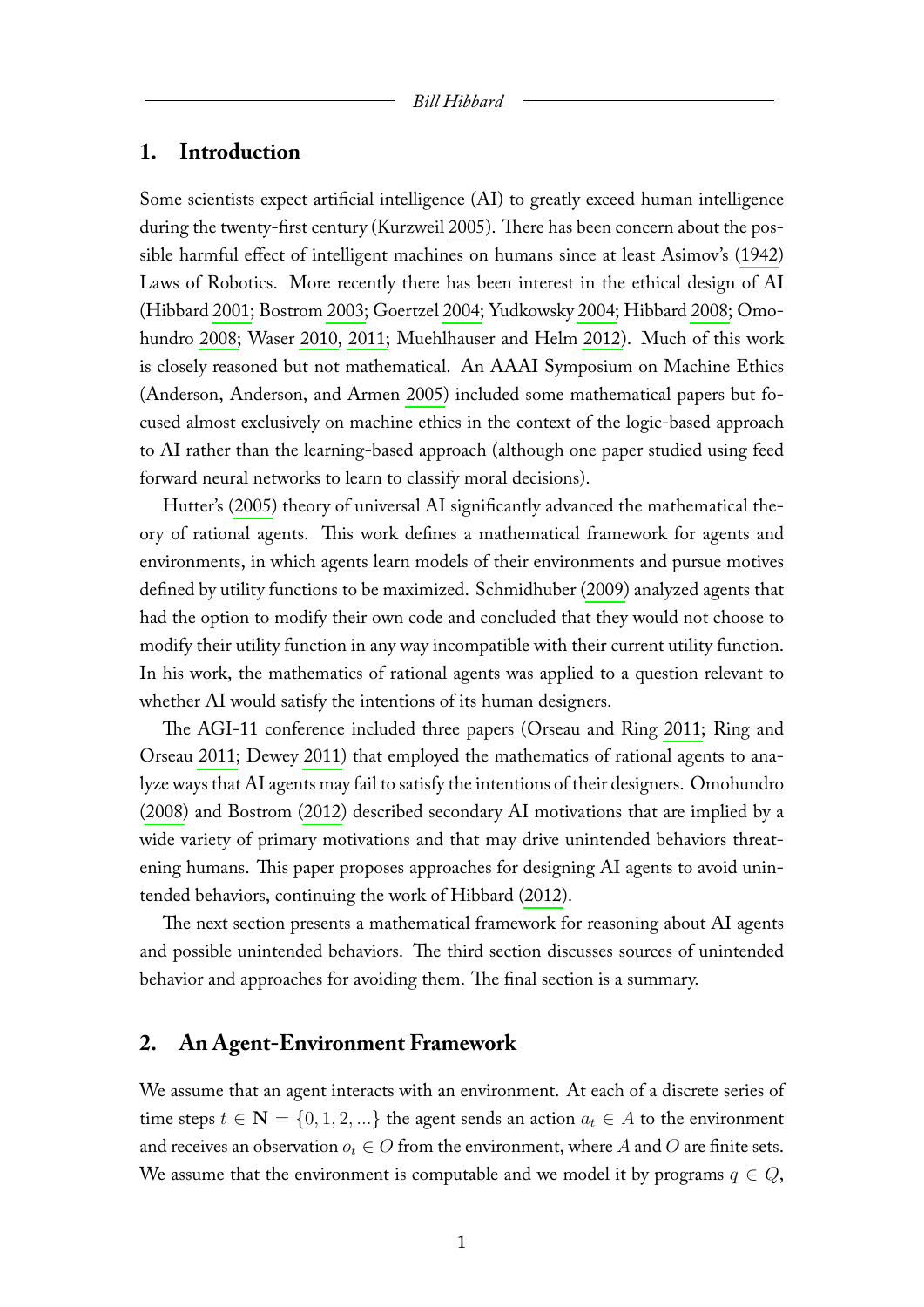where Q is some set of programs. Let  $h = (a_1, o_1, ..., a_t, o_t) \in H$  be an interaction history where H is the set of all finite histories, and define  $|h| = t$  as the length of the history h. Given a program  $q \in Q$  we write  $o(h) = U(q, a(h))$ , where  $o(h) = (o_1, ..., o_t)$ and  $a(h) = (a_1, ..., a_t)$ , to mean that q produces the observations  $o_i$  in response to the actions  $a_i$  for  $1 \le i \le t$  (U is a program interpreter). Given a program q the probability  $\rho(q)$ :  $Q \rightarrow [0, 1]$  is the agent's prior belief that q is a true model of the environment. The prior probability of history h, denoted  $\rho(h)$ , is computed from  $\rho(q)$  (two ways of doing this are presented later in this section).

An agent is motivated according to a *utility function*  $u : H \to [0,1]$  which assigns utilities between 0 and 1 to histories. Future utilities are discounted according to a *geometric temporal discount*  $0 < \gamma < 1$  (Sutton and Barto [1998\)](#page-12-8). The value  $v(h)$  of a possible future history  $h$  is defined recursively by:

<span id="page-2-1"></span>
$$
v(h) = u(h) + \gamma \max_{a \in A} v(ha), \tag{1}
$$

<span id="page-2-2"></span>
$$
v(ha) = \sum_{o \in O} \rho(o|ha) v(hao).
$$
 (2)

Then the agent  $\pi$  is defined to take, after history h, the action:

$$
\pi(h) := a_{|h|+1} = \underset{a \in A}{\arg \max} \ v(ha). \tag{3}
$$

For Hutter's [\(2005\)](#page-11-7) universal AI, Q is the set of programs for a deterministic prefix universal Turing machine (PUTM)  $U$  (Li and Vitányi [1997\)](#page-11-11). The environment may be non-deterministic in which case it is modeled by a distribution of deterministic programs. The prior probability  $\rho(q)$  of program  $q$  is  $2^{-|q|}$  where  $|q|$  is the length of  $q$  in bits, and the prior probability of history  $h$  is given by:

<span id="page-2-0"></span>
$$
\rho(h) = \sum_{q: o(h) = U(q, a(h))} \rho(q). \tag{4}
$$

Hutter's universal AI is a *reinforcement-learning* agent, meaning that the observation includes a reward  $r_t$  (i.e.,  $o_t = (\hat{o}_t, r_t))$  and  $u(h) = r_{|h|}.$  Hutter showed that his universal AI maximizes the expected value of future history, but it is not finitely computable.

As Hutter discussed, for real world agents single finite stochastic programs (limited to finite memory, for which the halting problem is decidable) such as Markov decision processes (MDPs) (Hutter [2009b;](#page-11-12) Sutton and Barto [1998\)](#page-12-8) and dynamic Bayesian networks (DBNs) (Hutter [2009a\)](#page-11-13) are more practical than distributions of PUTM programs for defining environment models. Modeling an environment with a single stochastic program rather than a distribution of deterministic PUTM programs requires a change to the way that  $\rho(h)$  is computed in [\(4\)](#page-2-0). Let Q be the set of all programs (these are bit strings in some language for defining MDPs, DBNs, or some other finite stochastic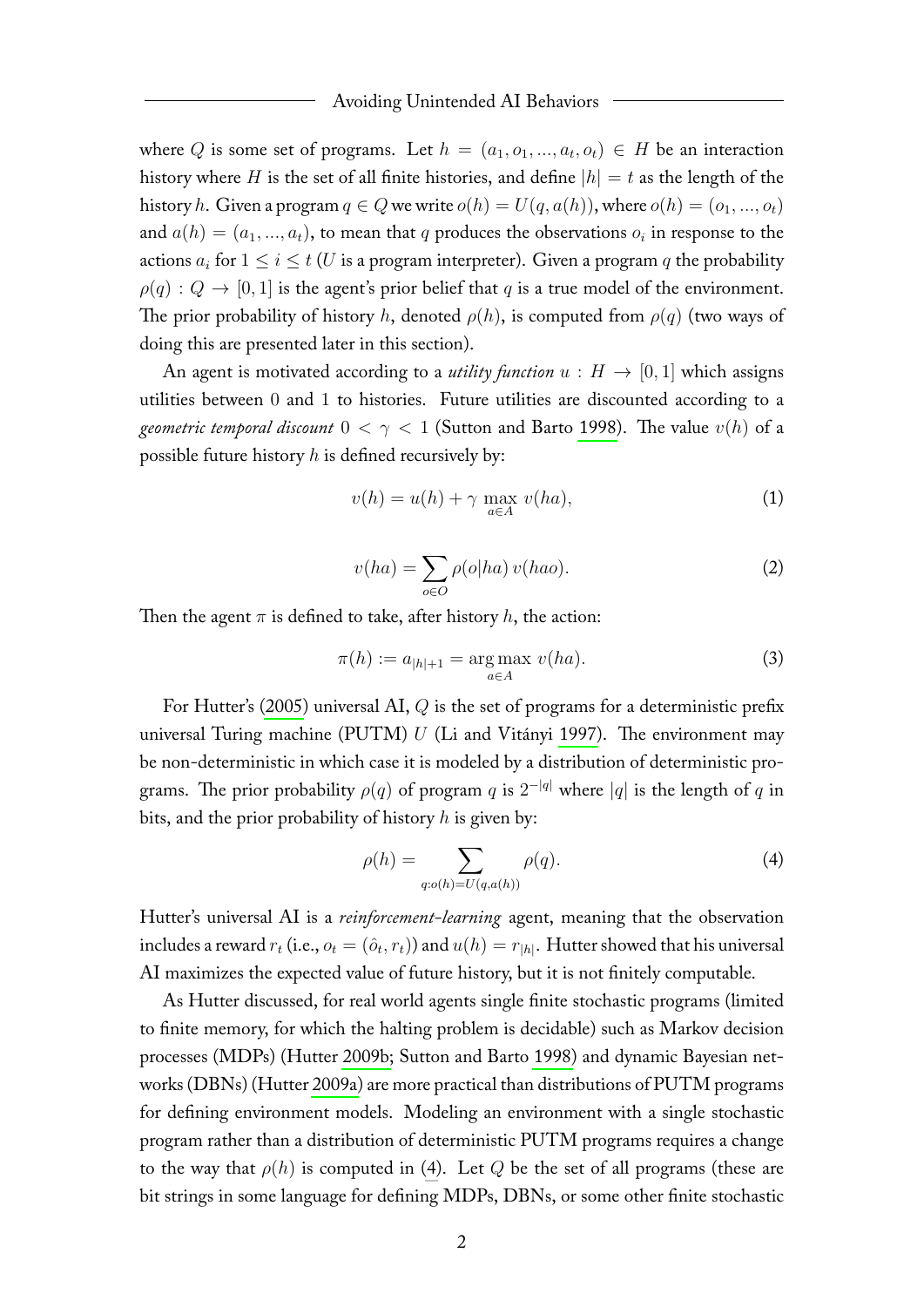#### *Bill Hibbard*

programming model), let  $\rho(q) = 4^{-|q|}$  be the prior probability of program q where |q| is the length of  $q$  in bits (4 $^{-|q|}$  to ensure that  $\sum_{q\in Q}\rho(q)\leq 1$  since program strings in  $Q$  are not prefix-free), and let  $P(h|q)$  be the probability that  $q$  computes the history  $h.^\mathbf{1}$  $h.^\mathbf{1}$  $h.^\mathbf{1}$  Note  $\rho(q)$  is a discrete distribution on individual program strings, not a measure on bit strings in the sense of Li and Vitányi [\(1997,](#page-11-11) p. 243). Then given a history  $h_0$ , the environment model is the single program that provides the most probable explanation of  $h_0$ , that is the q that maximizes  $P(q|h_0)$ . By Bayes theorem:

<span id="page-3-1"></span>
$$
P(q|h_0) = \frac{P(h_0|q)\,\rho(q)}{P(h_0)}.\tag{5}
$$

 $P(h_0)$  is constant over all q so can be eliminated. Thus we define  $\lambda(h_0)$  as the most probable program modeling  $h_0$  by:

$$
\lambda(h_0) := \underset{q \in Q}{\text{arg max}} \ P(h_0|q) \ \rho(q). \tag{6}
$$

**Proposition 1.** Given a finite history  $h_0$  the model  $\lambda(h_0)$  can be finitely computed.

**Proof.** Given  $h_0 = (a_1, o_1, ..., a_t, o_t)$  let  $q_{tt}$  be the program that produces observation  $o_i$  at time step i for  $1 \le i \le t$  (such a finite "table-lookup" program can be written as an MDP, DBN, or in any other finite stochastic programming language with equivalent expressiveness) and let  $n = |q_{tl}|$ . Then, since the behavior of  $q_{tl}$  is deterministic,  $P(h_0|q_{tt})\rho(q_{tt}) = 1 \times 4^{-n} = 4^{-n}$  so  $P(h_0|\lambda(h_0))\rho(\lambda(h_0)) \ge 4^{-n}$ . For any program q with  $|q| > n$ ,  $P(h_0|q)\rho(q) < 1 \times 4^{-n} = 4^{-n}$  so  $\lambda(h_0) \neq q$ . Thus one algorithm for finitely computing  $\lambda(h_0)$  is an exhaustive search of the finite number of programs q with  $|q| \le n$  (there is no need here to consider the set of all programs that implement a given MDP).  $\square$ 

Given an environment model  $q_0 = \lambda(h_0)$  the following can be used for the prior probability of an observation history h in place of  $(4)$ :

<span id="page-3-2"></span>
$$
\rho(h) = P(h|q_0). \tag{7}
$$

According to current physics our universe is finite (Lloyd [2002\)](#page-11-14). For finite environments, agents based on [\(6\)](#page-3-1) and [\(7\)](#page-3-2) are as optimal as those based on [\(4\)](#page-2-0). Their prior

<span id="page-3-0"></span><sup>1.</sup>  $P(h|q)$  is the probability that q produces the observations  $o_i$  in response to the actions  $a_i$  for  $1 \leq i \leq |h|$ . For example let  $A = \{a, b\}$ ,  $O = \{0, 1\}$ ,  $h = (a, 1, a, 0, b, 1)$  and let q generate observation 0 with probability 0.2 and observation 1 with probability 0.8, without any internal state or dependence on the agent's actions. Then the probability that the interaction history  $h$  is generated by program  $q$  is the product of the probabilities of the 3 observations in h:  $P(h|q) = 0.8 \times 0.2 \times 0.8 = 0.128$ . If the probabilities of observations generated by  $q$  depended on internal state or the agent's actions, then those would have to be taken into account.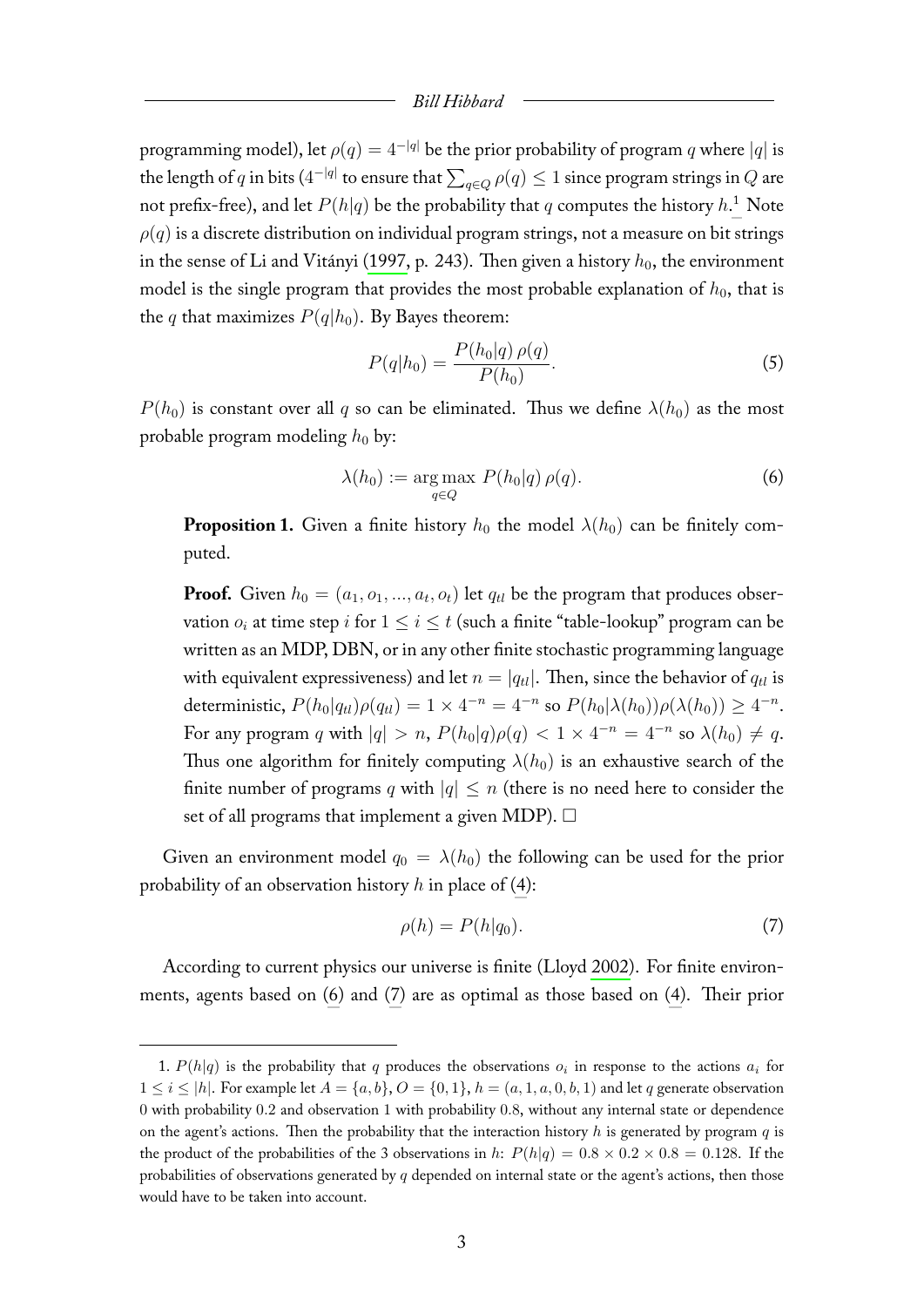probabilities better express algorithmic complexity if finite stochastic programs are expressed in an ordinary procedural programming language restricted to have only static array declarations, to have no recursive function definitions, and to include a source of truly random numbers.

## **3. Unintended AI Behaviors**

Dewey [\(2011\)](#page-11-8) employed the mathematics of rational agents to argue that reinforcementlearning agents will modify their environments so that they can maximize their utility functions without accomplishing the intentions of human designers. He discussed ways to avoid this problem with utility functions not conforming to the reinforcementlearning definition. Ring and Orseau [\(2011\)](#page-12-7) argued that reinforcement-learning agents will self-delude, meaning they will choose to alter their own observations of their environment to maximize their utility function regardless of the actual state of the environment. In Hibbard [\(2012\)](#page-11-10) I demonstrated by examples that agents with utility functions defined in terms of the agents' environment models can avoid self-delusion, and also proved that under certain assumptions agents will not choose to self-modify.

#### <span id="page-4-1"></span>**3.1. Model-Based Utility Functions**

Given an environment model  $q_0 = \lambda(h_0)$  derived from interaction history  $h_0$ , let Z be the set of finite histories of the internal states of  $q_0$ . Let  $h'$  be an observation and action history *extending*  $h_0$  (defined as:  $h_0$  is an initial subsequence of  $h'$ ). Because  $q_0$ is a stochastic program it may compute a set  $Z_{h'} \subseteq Z$  of internal state histories that are *consistent* with  $h'$  (defined as:  $q_0$  produces  $o(h')$  in response to  $a(h')$  when it follows state history  $z' \in Z_h$ ) and terminating at time  $|h'|$ . Define  $u_0(h',z')$  as a utility function in terms of the combined histories  $h'$  and  $z' \in Z_{h'}$ . The utility function  $u(h')$  for use in [\(1\)](#page-2-1) can be expressed as a sum of utilities of pairs  $(h', z')$  weighted by the probabilities  $P(z'|h', q_0)$  that  $q_0$  computes  $z'$  given  $h'$ :

<span id="page-4-0"></span>
$$
u(h') := \sum_{z' \in Z_{h'}} P(z'|h', q_0) u_0(h', z'). \tag{8}
$$

The demonstration that the examples in Hibbard [\(2012\)](#page-11-10) do not self-delude does not contradict the results in Ring and Orseau [\(2011\)](#page-12-7), because model-based utility functions are defined from the history of observations and actions whereas the utility functions of self-deluding agents are defined from observations only. Self-delusion is an action by the agent and prohibiting actions from having any role in the utility function prevents the agent from accounting for its inability to observe the environment in evaluating the consequences of possible future actions. Agents can increase utility by sharpening the probabilities in [\(8\)](#page-4-0), which implies a need to make more accurate estimates of the state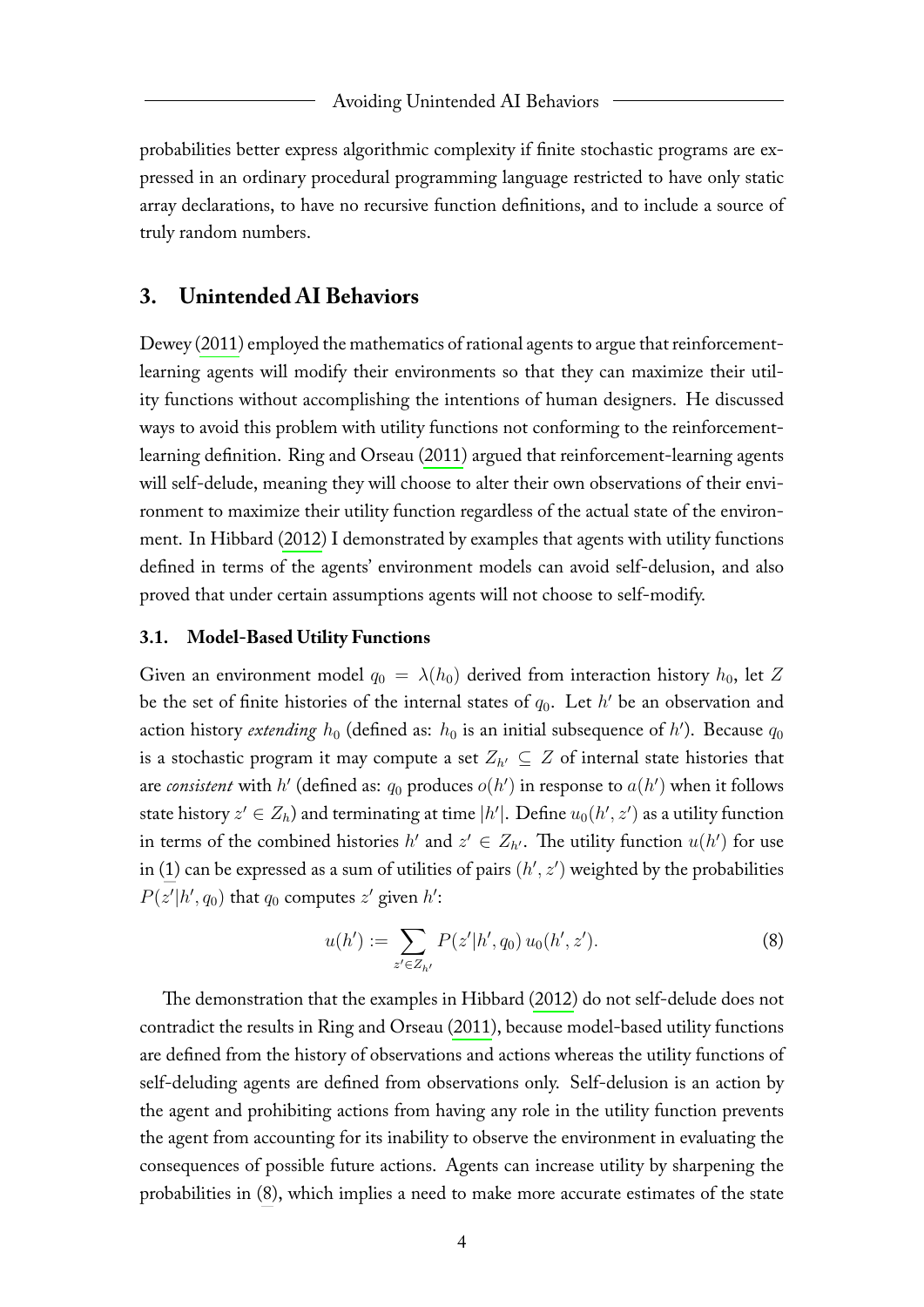#### *Bill Hibbard*

of their environment model from their interaction history. And that requires that they continue to observe the environment. But note this logic only applies to stochastic environments because, once an agent has learned a model of a deterministic environment, it can predict environment state without continued observations and so its model-based utility function will not place higher value on continued observations.

#### **3.2. Unintended Instrumental Actions**

Omohundro [\(2008\)](#page-12-1) and Bostrom [\(2012\)](#page-11-9) describe how any of a broad range of primary AI motivations will imply secondary, unintended motivations for the AI to preserve its own existence, to eliminate threats to itself and its utility function, and to increase its own efficiency and computing resources. Bostrom discusses the example of an AI whose primary motive is to compute pi and may destroy the human species due to implied instrumental motivations (e.g., to eliminate threats and to increase its own computing resources).

Omohundro uses the term "basic AI drives" and Bostrom uses "instrumental goals." In the context of our agent-environment framework they should instead be called "unintended instrumental actions" because in that context there are no implied drives or goals; there are only a utility function, an environment model, and actions chosen to maximize the sum of future discounted utility function values. We might think that instrumental goals apply in some different framework. But von Neumann and Morgenstern [\(1944\)](#page-12-9) showed that any set of value preferences that satisfy some basic probability axioms can be expressed as a utility function. And the framework in  $(1)$ – $(3)$  maximizes the expected value of the sum of future discounted utility function values (Hay [2005\)](#page-11-15) so any other framework is sub-optimal for value preferences consistent with the probability axioms. The utility function expresses the agent's entire motivation so it is important to avoid thinking of unintended instrumental actions as motivations independent of and possibly in conflict with the motivation defined by the utility function. But unintended instrumental actions can pose a risk, as in Bostrom's example of an AI whose motivation is to compute pi.

In analyzing the risk of a given unintended instrumental action, such as increasing the agent's physical computing resources by taking them from humans, the question is whether it increases a given utility function. If the utility function increases with the increasing health and well-being of humans, then it will not motivate any unintended instrumental action that decreases human health and well-being.

#### **3.3. Learning Human Values**

Several approaches to human-safe AI (Yudkowsky [2004;](#page-12-0) Hibbard [2008;](#page-11-5) Waser [2010;](#page-12-2) Muehlhauser and Helm [2012\)](#page-12-4) suggest designing intelligent machines to share human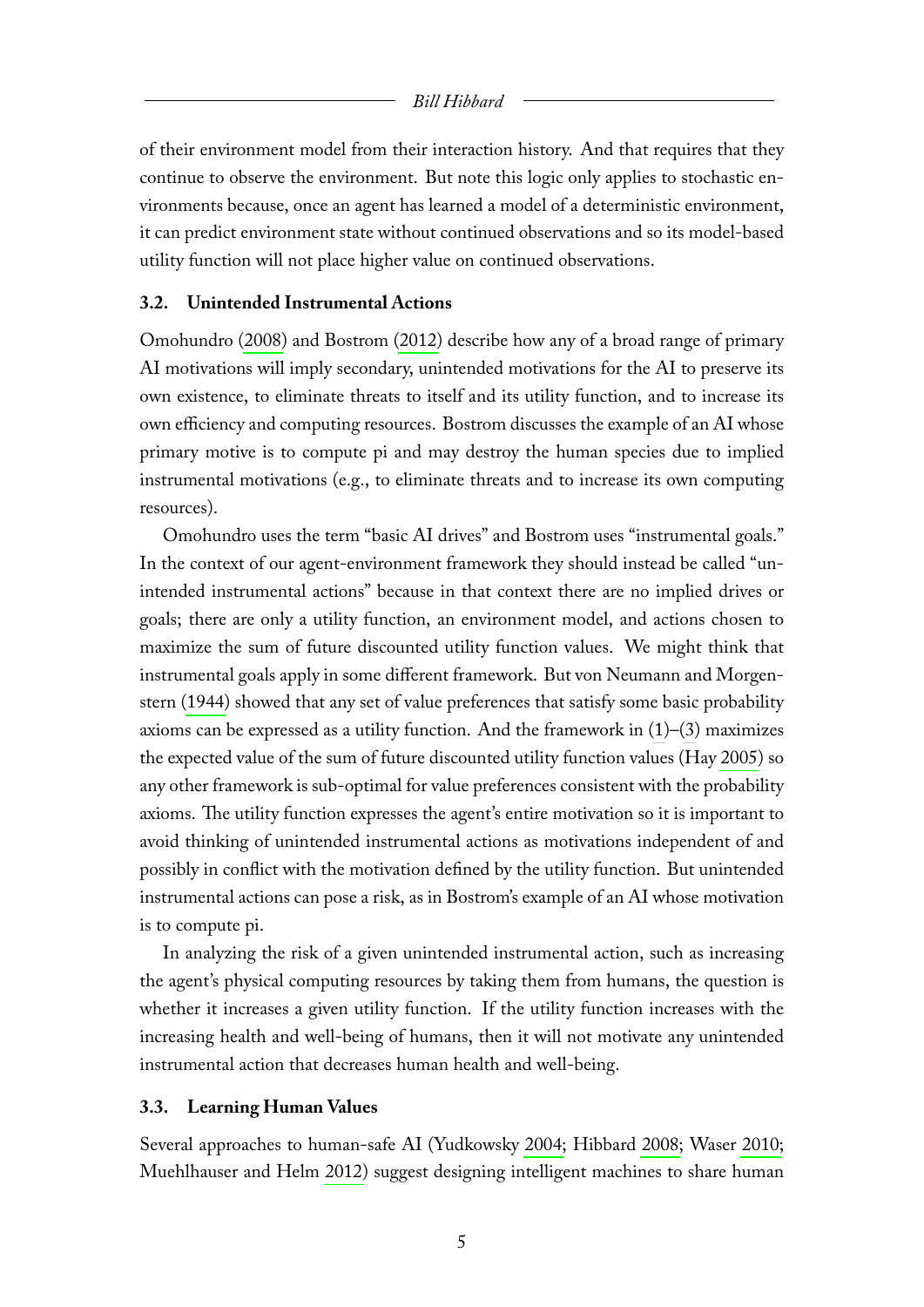values so that actions we dislike, such as taking resources from humans, violate the AI's motivations. However, Muehlhauser and Helm [\(2012\)](#page-12-4) survey psychology literature to conclude that humans are unable to accurately write down their own values. Errors in specifying human values may motivate AI actions harmful to humans.

An analogy with automated language translation suggests an approach to accurately specifying human values. Translation algorithms based on rules written down by expert linguists have not been very accurate, but algorithms that learn language statistically from large samples of actual human language use are more accurate (Russell and Norvig [2010\)](#page-12-10). This suggests that statistical algorithms may be able to learn human values. But to accurately learn human values will require powerful learning ability. This creates a chicken-and-egg problem for safe AI: learning human values requires powerful AI, but safe AI requires knowledge of human values.

A solution to this problem is a first stage agent, here called  $\pi_6$ , that can safely learn a model of the environment that includes models of the values of each human in the environment. An AI agent is defined by  $(1)$ – $(3)$ ,  $(6)$  and  $(7)$ , but  $(6)$  can be used alone to define the agent  $\pi_6$  that learns a model  $\lambda(h_0)$  from history  $h_0$ . In order for  $\pi_6$  to learn an accurate model of the environment the interaction history  $h_0$  in [\(6\)](#page-3-1) should include agent actions, but for safety  $\pi_6$  cannot be allowed to act. The resolution is for its actions to be made by many safe, human-level surrogate AI agents independent of  $\pi_6$  and of each other. Actions of the surrogates include natural language and visual communication with each human. The agent  $\pi_6$  observes humans and their interactions with the surrogates and physical objects in an interaction history  $h_0$  for a time period set by  $\pi_6$ 's designers, and then reports an environment model to the environment.

**Proposition 2.** The agent  $\pi_6$  will report the model  $\lambda(h_0)$  to the environment accurately and will not make any other, unintended instrumental actions.

**Proof.** Actions, utility function and predictions are defined in  $(1)$ – $(3)$  and hence are not part of  $\pi_6$ . However,  $\pi_6$  has an implicit utility function,  $P(h_0|q)\rho(q)$ , and an implicit action, reporting  $\lambda(h_0) = \arg \max_{q \in Q} P(h_0|q) \rho(q)$  to the environment ( $\pi_6$  also differs from the full framework in that it maximizes a single value of its implicit utility function rather than the sum of future discounted utility function values). The implicit utility function  $P(h_0|q)\rho(q)$  depends only on  $h_0$  and  $q$ . Since the interaction history  $h_0$  occurs before the optimizing  $\lambda(h_0)$  is computed and reported, there is no way for the action of reporting  $\lambda(h_0)$  to the environment to affect  $h_0$ . So the only way for the agent  $\pi_6$  to maximize its implicit utility function is to compute and report the most accurate model. Furthermore, while the history  $h_0$  may give the agent  $\pi_6$  the necessary information to predict the use that humans plan to make of the model  $\lambda(h_0)$  that it will report to the environment,  $\pi_6$  makes no predictions and so will not predict any effects of its report.  $\Box$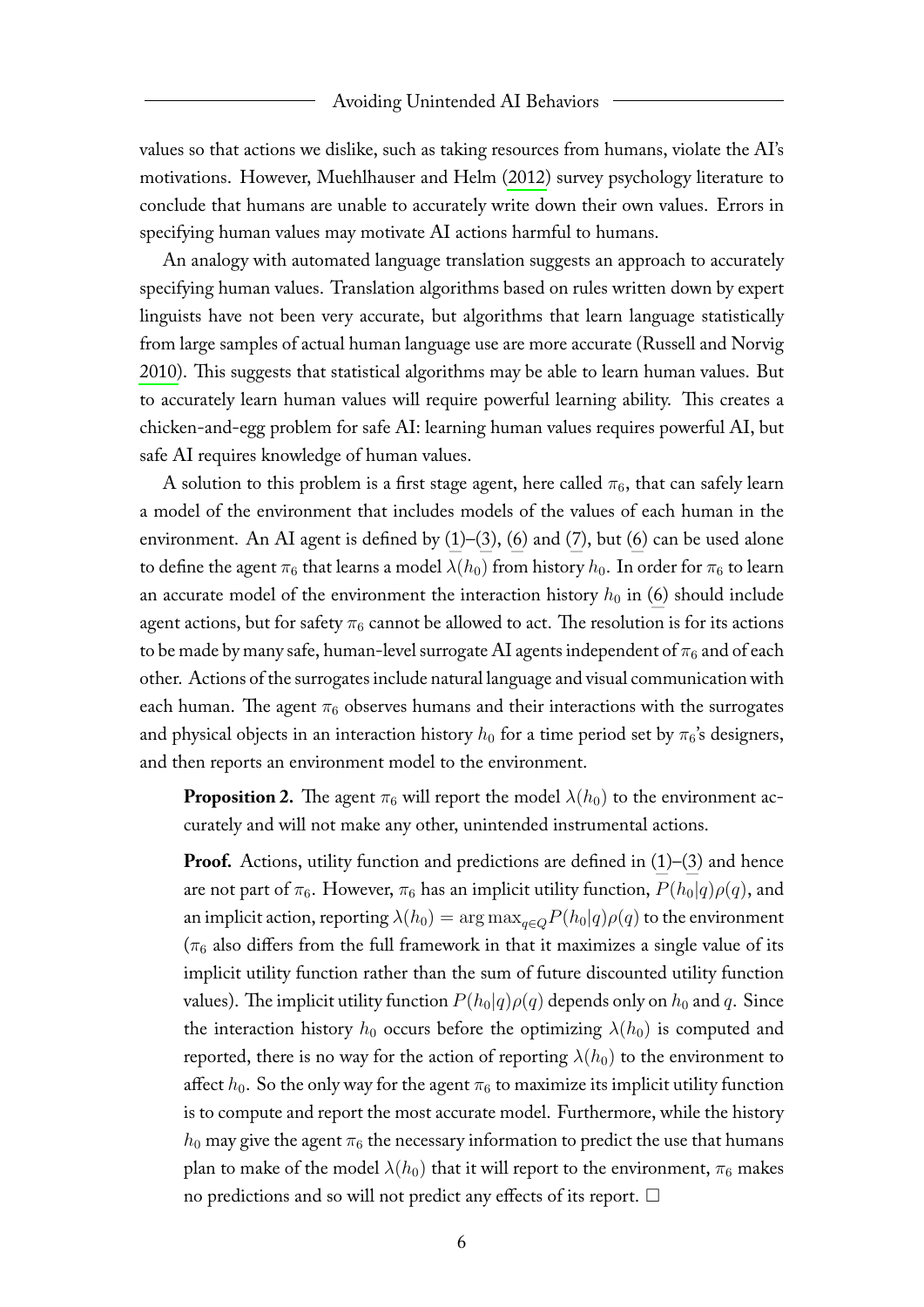This result may seem obvious but given the subtlety of unintended behaviors it is worth proving. The agent  $\pi_6$  does not act in the world; that's the role of the agent described in the next section.

#### **3.4. An AI Agent That Acts in the World**

Muehlhauser and Helm [\(2012\)](#page-12-4) describe difficult problems in using human values to define a utility function for an AI. This section proposes one approach to solving these problems, using the model  $q_0 = \lambda(h_0)$  learned by  $\pi_6$  as the basis for computing a utility function for use in [\(1\)](#page-2-1)–[\(3\)](#page-2-2) by a "mature" second stage agent  $\pi_m$  that acts in the environment (i.e.,  $\pi_m$  does not use the surrogate agents that acted for  $\pi_6$ ).

Let  $D_0$  be the set of humans in the environment at time  $|h_0|$  (when the agent  $\pi_m$  is created), defined by an explicit list compiled by  $\pi_m$ 's designers. Let Z be the set of finite histories of the internal states of  $q_0$  and let  $Z_0 \subseteq Z$  be those histories consistent with  $h_0$  that terminate at time  $|h_0|$ . For z' extending some  $z_0 \in Z_0$  and for human agent  $d \in D_0$  let  $h_d(z')$  be the history of d's interactions with its environment, as modeled in z', and let  $u_d(z')(.)$  be the values of d expressed as a utility function, as modeled in z'. The observations and (surrogate) actions of  $\pi_6$  include natural language communication with each human, and  $\pi_m$  can use the same interface via A and O to the model  $q_0$  for conversing in natural language with each model human  $d \in D_0$ . In order to evaluate  $u_d(z') (h_d(z'))$ ,  $\pi_m$  can ask model human d to express a utility value between 0 and 1 for  $h_d(z')$  (i.e.,  $d$ 's recent experience). The model  $q_0$  is stochastic so define  $Z''$  as the set of histories extending  $z'$  with this question and terminating within a reasonable time limit with a response  $w(z'')$  (for  $z'' \in Z''$ ) from model human d expressing a utility value for  $h_d(z')$ . Define  $P(z''|z')$  as the probability that  $q_0$  computes  $z''$  from  $z'$ . Then  $u_d(z')(h_d(z'))$  can be estimated by:

<span id="page-7-0"></span>
$$
u_d(z')(h_d(z')) = \frac{\sum_{z'' \in Z''} P(z''|z') w(z'')}{\sum_{z'' \in Z''} P(z''|z')}.
$$
\n(9)

This is different than asking human d to write down a description of his or her values, since here the system is asking the model of  $d$  to individually evaluate large numbers of histories that d may not consider in writing down a values description.

An average of  $u_d(z')(h_d(z'))$  over all humans can be used to define  $u_0(h',z')$  and then [\(8\)](#page-4-0) can be applied to  $u_0(h', z')$  to define a model-based utility function  $u(h')$  for  $\pi_m$ . However, this utility function has a problem similar to the unintended behavior of reinforcement learning described by Dewey [\(2011\)](#page-11-8):  $\pi_m$  will be motivated to modify the utility functions  $u_d$  of each human  $d$  so that they can be more easily maximized.

This problem can be avoided by replacing  $u_d(z')(h_d(z'))$  by  $u_d(z_0)(h_d(z'))$  where  $z_0 \in Z_0$ . By removing the future value of  $u_d$  from the definition of  $u(h')$ ,  $\pi_m$  cannot increase  $u(h')$  by modifying  $u_d$ . Computing  $u_d(z_0)(h_d(z'))$  is more complex than asking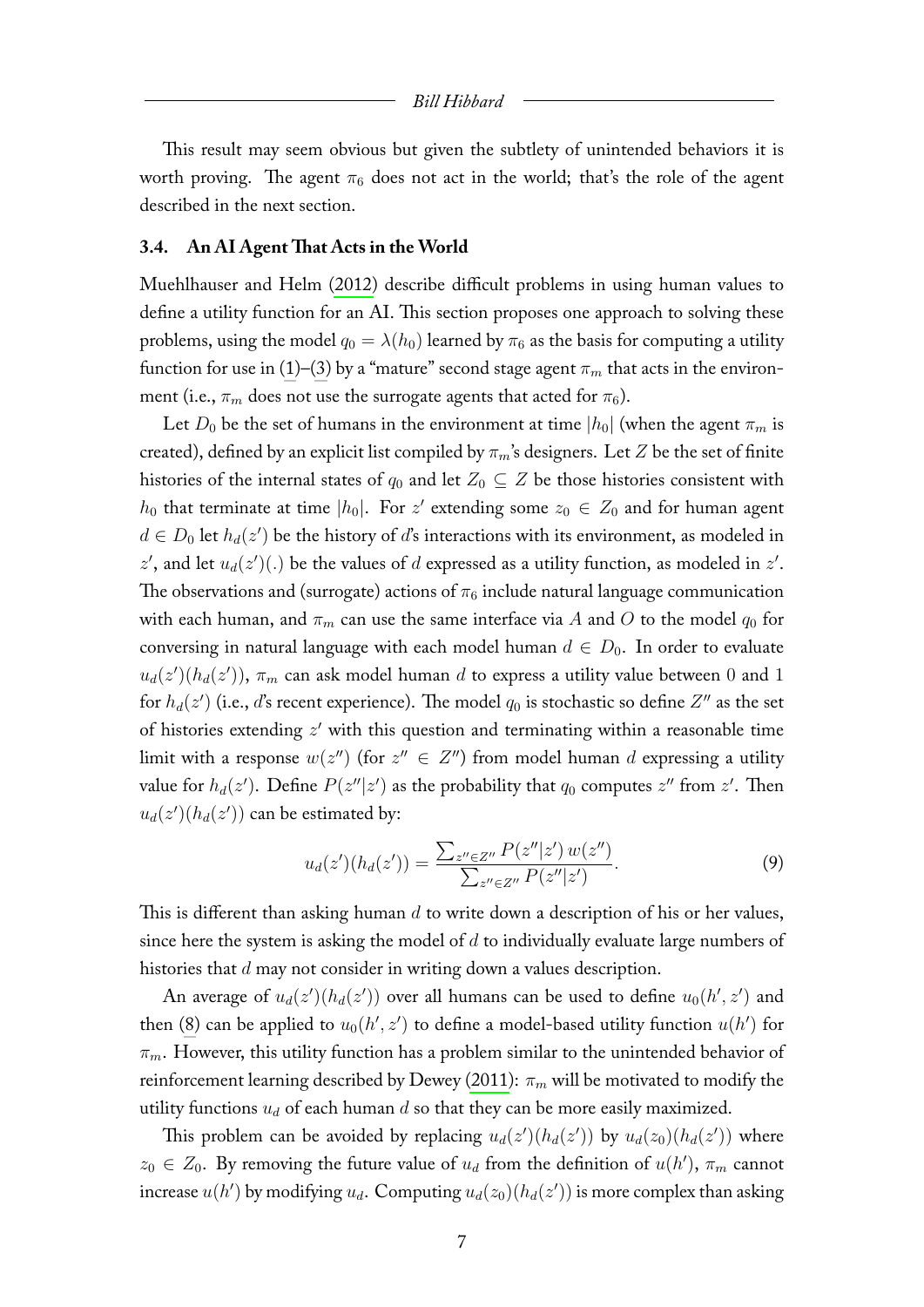model human d to evaluate its experience as in [\(9\)](#page-7-0). The history  $h_0$  includes observations by  $\pi_6$  of physical objects and humans, and  $\pi_m$  can use the same interface via O to the model  $q_0$  for observing physical objects and humans at the end of state history  $z'$ . And surrogate actions for  $\pi_6$  define an interface via A and O to the model  $q_0$  that  $\pi_m$  can use for communicating visually and aurally with model human  $d$  after state history  $z_0$ . These interfaces can be used to create a detailed interactive visualization and hearing of the environment over a short time interval at the end of state history  $z'$ , to be explored by model human d at the end of state history  $z_0$  (i.e., two instances of the model  $q_0$ , at state histories  $z'$  and  $z_0$ , are connected via their interfaces  $A$  and  $O$  using visualization logic). Define  $Z^{\prime\prime}$  as a set of histories extending  $z_0$  with a request to model human  $d$  to express a utility value between 0 and 1 for  $h_d(z')$ , followed by an interactive exploration of the world of  $z'$  by model human  $d$ , and finally terminating within a reasonable time limit with a response  $w(z'')$  (for  $z'' \in Z''$ ) from model human  $d$  expressing a utility value for the world of z'. Define  $P(z''|z_0)$  as the probability of that  $q_0$  computes  $z''$  from  $z_0$ . Then  $u_d(z_0)(h_d(z'))$  can be estimated by:

<span id="page-8-2"></span><span id="page-8-0"></span>
$$
u_d(z_0)(h_d(z')) = \frac{\sum_{z'' \in Z''} P(z''|z_0) w(z'')}{\sum_{z'' \in Z''} P(z''|z_0)}.
$$
 (10)

The utility function should be uniform over all histories  $h_d(z')$  but  $u_d(z_0)(.)$  varies over different  $z_0 \in Z_0$ . However [\(10\)](#page-8-0) does not assume that  $z'$  extends  $z_0$  so use the probability  $P(z_0|h_0, q_0)$  that  $q_0$  computes  $z_0$  given  $h_0$  (as in Section [3.1\)](#page-4-1) to define:

$$
u_d(h_0)(h_d(z')) := \sum_{z_0 \in Z_0} P(z_0|h_0, q_0) u_d(z_0)(h_d(z')). \tag{11}
$$

Now define a utility function for agent  $\pi_m$  as a function of  $z'$ :

<span id="page-8-1"></span>
$$
u_0(h', z') := \frac{\sum_{d \in D_0} f(u_d(h_0)(h_d(z')))}{|D_0|}.
$$
 (12)

Here  $f(.)$  is a twice differentiable function over [0, 1] with positive derivative and negative second derivative so that low  $u_d(h_0)(h_d(z'))$  values have a steeper weighting slope than high  $u_d(h_0)(h_d(z'))$  values. This gives  $\pi_m$  greater utility for raising lower human utilities, helping those who need it most. For any  $h^\prime$  extending  $h_0$  a model-based utility function  $u(h')$  for agent  $\pi_m$  can be defined by the sum in [\(8\)](#page-4-0) of  $u_0(h',z')$  values from [\(12\)](#page-8-1).

In the absence of an unambiguous way to normalize utility functions between agents, we assume that the constraint of utility values to the range  $[0, 1]$  provides normalization. In order to account for humans' evaluations of the long term consequences of  $\pi_m$ 's actions,  $\pi_m$  should use a temporal discount  $\gamma$  close to 1.

The set  $D_0$  of humans in [\(12\)](#page-8-1) is the set at time  $|h_0|$  rather than at the future time of  $z'$ . This avoids motivating  $\pi_m$  to create new humans whose utility functions are more easily maximized, similar to the use of  $u_d(z_0)(h_d(z'))$  instead of  $u_d(z')(h_d(z'))$ .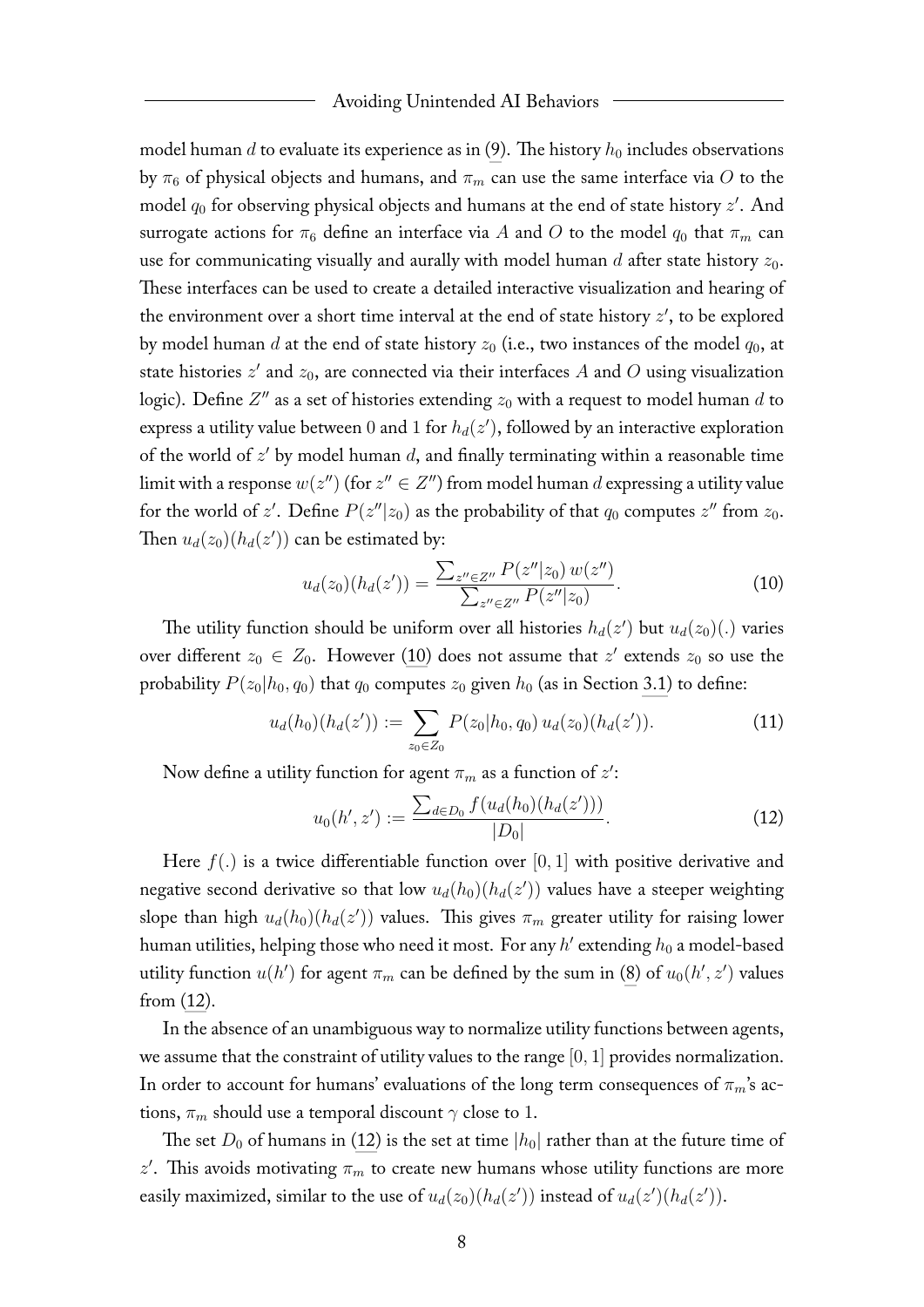#### *Bill Hibbard*

The agent  $\pi_m$  will include [\(6\)](#page-3-1) and should periodically (perhaps at every time step) set  $h_0$  to the current history and learn a new model  $q_0$ . Should it also update  $D_0$  (to those judged to be human by consensus of members of  $D_0$  at the previous time step), define a new set  $Z_0$ , relearn the evolving values of humans via [\(10\)](#page-8-0) and [\(11\)](#page-8-2), and redefine  $u(h')$ via [\(12\)](#page-8-1) and [\(8\)](#page-4-0)? To stay consistent with the values of evolving humans and the birth of new humans,  $\pi_m$  should redefine its utility function periodically. But there could also be risks in allowing the utility function of  $\pi_m$  to evolve. The proofs that agents will not modify their utility functions (Schmidhuber [2009;](#page-12-5) Hibbard [2012\)](#page-11-10) do not apply here since those proofs assumed that redefining the utility function is an action of the agent to be evaluated according to the current utility function using [\(1\)](#page-2-1)–[\(3\)](#page-2-2). Here the definition of  $\pi_m$  could simply include periodic redefinition of its utility function without regard to its optimality according to the current utility function.

I cannot offer a proof that  $\pi_m$  avoids all unintended behaviors. And there are problems with the estimate of human values in [\(10\)](#page-8-0): the model human is visualizing rather than experiencing first person, and human values do not conform to the preconditions for utility functions. But every sane human assigns nearly minimal value to human extinction so the utility function  $u(h')$  for agent  $\pi_m$  will assign nearly minimal value to human extinction. Actions motivated by this utility function must increase its value, so no unintended instrumental action will cause human extinction. Similarly  $\pi_m$  will not make any unintended instrumental actions abhorred by a large majority of humans.

## **4. Discussion**

This paper has addressed several sources of unintended AI behavior and discussed ways to avoid them. It has proposed a two-stage agent architecture for safe AI. The first stage agent,  $\pi_6$ , learns a model of the environment that can be used to define a utility function for the second stage agent,  $\pi_m$ . This paper shows that  $\pi_6$  can learn an environment model without unintended behavior. And the design of  $\pi_m$  avoids some forms of unintended behavior. However, this paper does not prove that  $\pi_m$  will avoid all unintended behaviors. It would be useful to find computationally feasible implementations for the definitions in this paper.

While the proposed two-stage agent architecture is intrusive and manipulative, that seems likely in any scenario of super-human AI. The key point is whether the AI's utility function is democratic or serves the interests of just a few humans. An appealing goal is to find an AI architecture that gives humans the option to minimize their interaction with the AI while protecting their interests.

This paper addresses unintended AI behaviors. However, I believe that the greater danger comes from the fact that above-human-level AI is likely to be a tool in military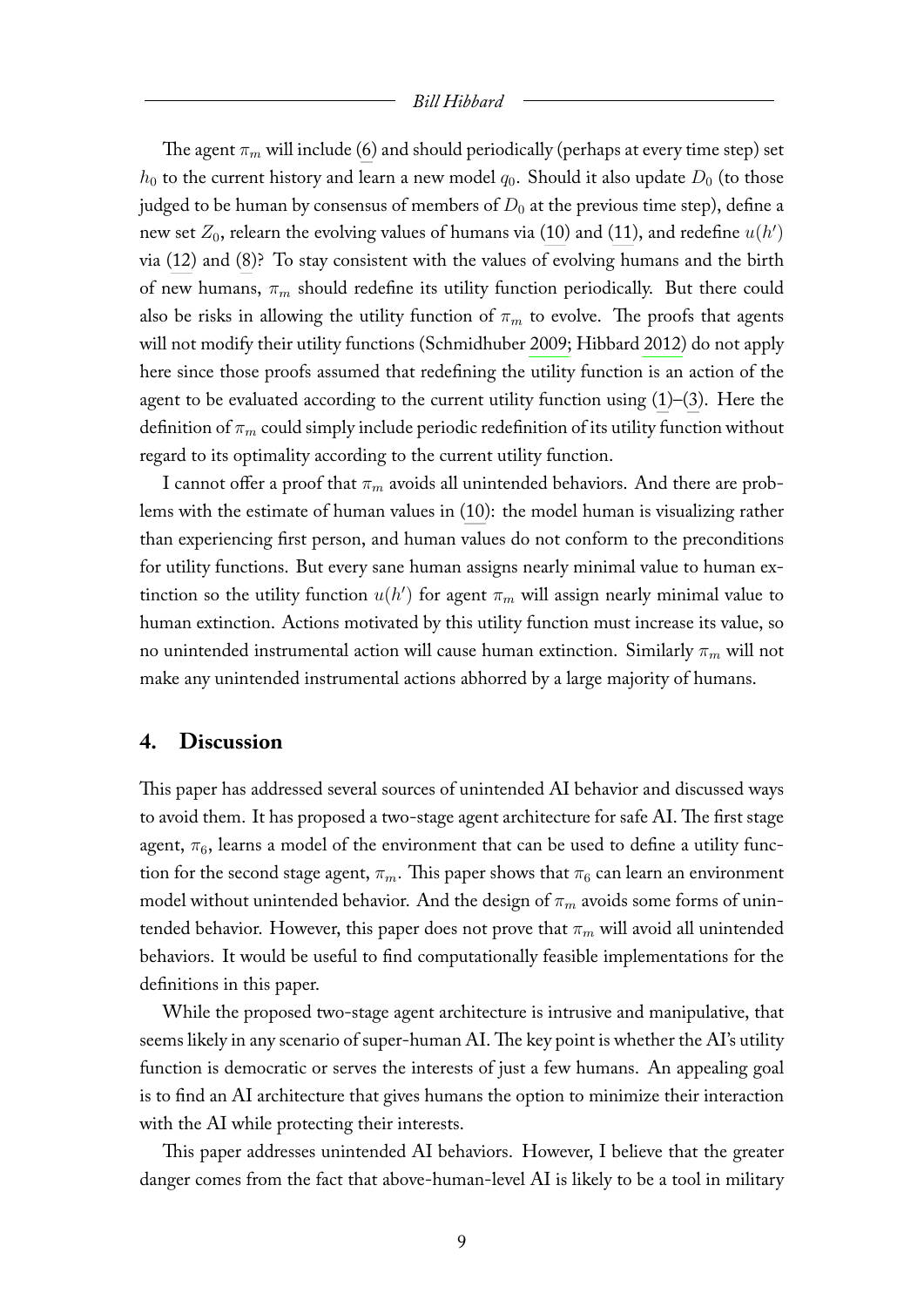Avoiding Unintended AI Behaviors

and economic competition between humans and thus have motives that are competitive toward some humans.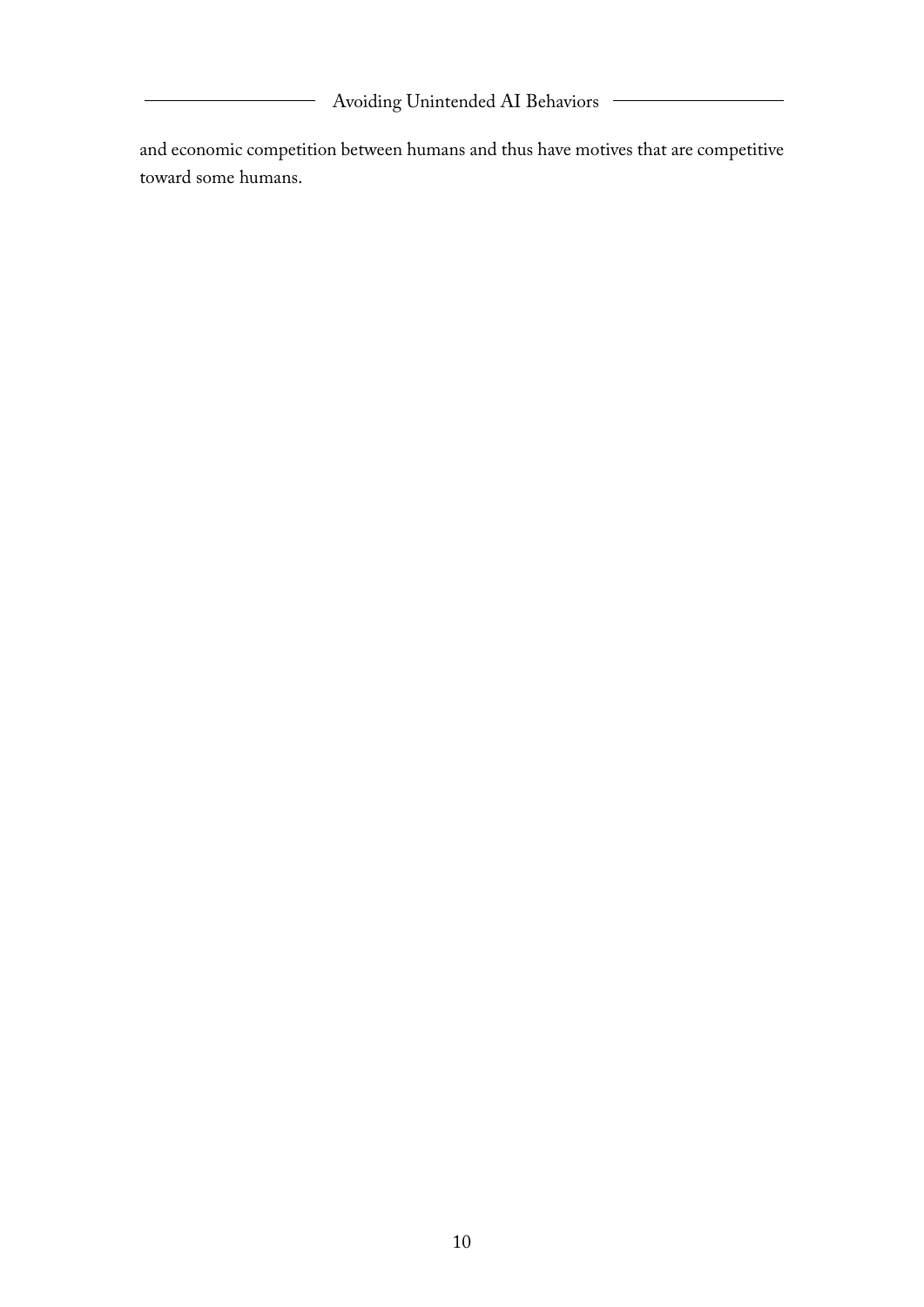# **Acknowledgments**

I would like to thank Luke Muehlhauser for helpful discussions.

# **References**

<span id="page-11-6"></span>Anderson, Michael, Susan Leigh Anderson, and Chris Armen, eds. 2005. *Machine Ethics: Papers from the 2005 AAAI Fall Symposium.* Technical Report, FS-05-06. AAAI Press, Menlo Park, CA. [http:](http://www.aaai.org/Library/Symposia/Fall/fs05-06) [//www.aaai.org/Library/Symposia/Fall/fs05-06](http://www.aaai.org/Library/Symposia/Fall/fs05-06).

<span id="page-11-1"></span>Asimov, Isaac. 1942. "Runaround." *Astounding Science-Fiction,* March, 94–103.

<span id="page-11-3"></span>Bostrom, Nick. 2003. "Ethical Issues in Advanced Artificial Intelligence." In *Cognitive, Emotive and Ethical Aspects of Decision Making in Humans and in Artificial Intelligence,* edited by Iva Smit and George E. Lasker, 12–17. Vol. 2. Windsor, ON: International Institute for Advanced Studies in Systems Research / Cybernetics.

<span id="page-11-9"></span>. 2012. "The Superintelligent Will: Motivation and Instrumental Rationality in Advanced Artificial Agents." In "Theory and Philosophy of AI," edited by Vincent C. Müller. Special issue, *Minds and Machines* 22 (2): 71–85. doi:[10.1007/s11023-012-9281-3](http://dx.doi.org/10.1007/s11023-012-9281-3).

<span id="page-11-8"></span>Dewey, Daniel. 2011. "Learning What to Value." In Schmidhuber, Thórisson, and Looks [2011,](#page-12-11) 309–314.

- <span id="page-11-4"></span>Goertzel, Ben. 2004. "Universal Ethics: The Foundations of Compassion in Pattern Dynamics." Working paper, October 25. Accessed January 16, 2013. [http : / / www . goertzel . org / papers /](http://www.goertzel.org/papers/UniversalEthics.htm) [UniversalEthics.htm](http://www.goertzel.org/papers/UniversalEthics.htm).
- <span id="page-11-15"></span>Hay, Nicholas James. 2005. "Optimal Agents." B.Sc thesis, University of Auckland. [http://www.cs.](http://www.cs.auckland.ac.nz/~nickjhay/honours.revamped.pdf) [auckland.ac.nz/~nickjhay/honours.revamped.pdf](http://www.cs.auckland.ac.nz/~nickjhay/honours.revamped.pdf).
- <span id="page-11-5"></span><span id="page-11-2"></span>Hibbard, Bill. 2001. "Super-Intelligent Machines." *ACM SIGGRAPH Computer Graphics* 35 (1): 13–15. <http://www.siggraph.org/publications/newsletter/issues/v35/v35n1.pdf>.
	- . 2008. "The Technology of Mind and a New Social Contract." *Journal of Evolution and Technology* 17 (1): 13–22. <http://jetpress.org/v17/hibbard.htm>.
	- . 2012. "Model-Based Utility Functions." *Journal of Artificial General Intelligence* 3 (1): 1–24. doi:[10.2478/v10229-011-0013-5](http://dx.doi.org/10.2478/v10229-011-0013-5).
- <span id="page-11-10"></span><span id="page-11-7"></span>Hutter, Marcus. 2005. *Universal Artificial Intelligence: Sequential Decisions Based On Algorithmic Probability.* Texts in Theoretical Computer Science. Berlin: Springer. doi:[10.1007/b138233](http://dx.doi.org/10.1007/b138233).

<span id="page-11-13"></span>. 2009a. "Feature Dynamic Bayesian Networks." In *Proceedings of the Second Conference on Artificial General Intelligence 2009,* edited by Ben Goertzel, Pascal Hitzler, and Marcus Hutter, 67–72. Amsterdam: Atlantis.

<span id="page-11-12"></span>. 2009b. "Feature Reinforcement Learning: Part I. Unstructured MDPs." *Journal of Artificial General Intelligence* 1 (1): 3–24. doi:[10.2478/v10229-011-0002-8](http://dx.doi.org/10.2478/v10229-011-0002-8).

<span id="page-11-0"></span>Kurzweil, Ray. 2005. *The Singularity Is Near: When Humans Transcend Biology.* New York: Viking.

- <span id="page-11-11"></span>Li, Ming, and Paul Vitányi. 1997. *An Introduction to Kolmogorov Complexity and Its Applications.* 2nd ed. Graduate Texts in Computer Science. New York: Springer.
- <span id="page-11-14"></span>Lloyd, Seth. 2002. "Computational Capacity of the Universe." *Physical Review Letters* 88 (23): 237901. doi:[10.1103/PhysRevLett.88.237901](http://dx.doi.org/10.1103/PhysRevLett.88.237901).